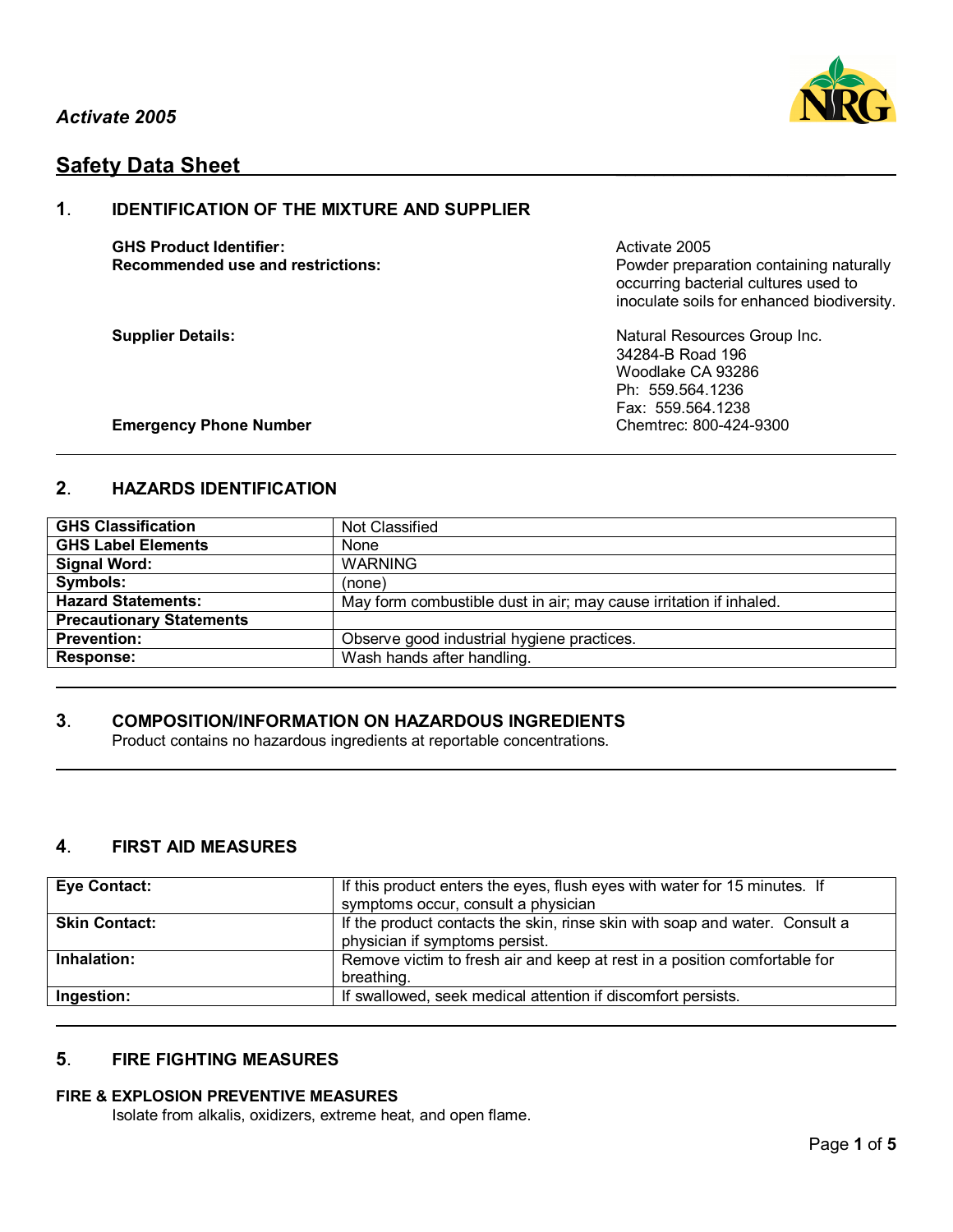

## *Activate 2005*

## **EXTINGUISHING MEDIA**

In case of fire, use appropriate extinguishing agent for surrounding fires: carbon dioxide, dry chemical powder, alcohol resistant foam or water spray.

#### **SPECIAL FIRE FIGHTING PROCEDURES**

Wear self-contained respirator and fully protective impervious suit.

#### **UNUSUAL EXPLOSION AND FIRE PROCEDURES**

None.

### **6**. **ACCIDENTAL RELEASE MEASURES**

### **SPILL AND LEAK RESPONSE AND ENVIRONMENTAL PRECAUTIONS:**

Sweep up and place material into a clearly marked container for chemical waste. Dust deposits should not be allowed to accumulate on surfaces, as these may form an explosive mixture if they are released into the atmosphere in sufficient concentration. Avoid dispersal of dust in the air (i.e., clearing dusty surfaces with compressed air). Non-sparking tools should be used. Flush area with water.

#### **PERSONAL PROTECTIVE EQUIPMENT**

Wear appropriate personal protective equipment (See section 8).

#### **ENVIRONMENTAL PRECAUTIONS:**

Keep spills out of sewers and bodies of water. Dike and contain the spill with inert material. Absorb on sand, vermiculite or diatomite. Transfer material to a container for disposal or recovery. Ventilate area and wash spill site after material pickup is complete.

#### **7**. **HANDLING AND STORAGE**

#### **HANDLING:**

Avoid breathing dust, vapor, mist or gas. Avoid contact with skin and eyes. Avoid prolonged or repeated exposure. Open and handle container with care. Keep ignition sources away.

#### **STORAGE**

Store in a tightly closed container in a dry, well-ventilated place.

### **STORAGE TEMPERATURE:**

 $15 - 30^{\circ}$ C

### **8**. **EXPOSURE CONTROLS/PERSONAL PROTECTION**

#### **PERSONAL PROTECTIVE EQUIPMENT:**

The user, as part of a formal exposure risk assessment, should decide upon the provision of personal protective equipment and the need to provide engineering control measures. Based upon the available toxicological information the protective measures described below should be regarded as a minimum.

#### **RESPIRATORY PROTECTION:**

Use a NIOSH approved respirator when exposure limits are exceeded or if irritation or other symptoms are experienced.

### **EYE PROTECTION:**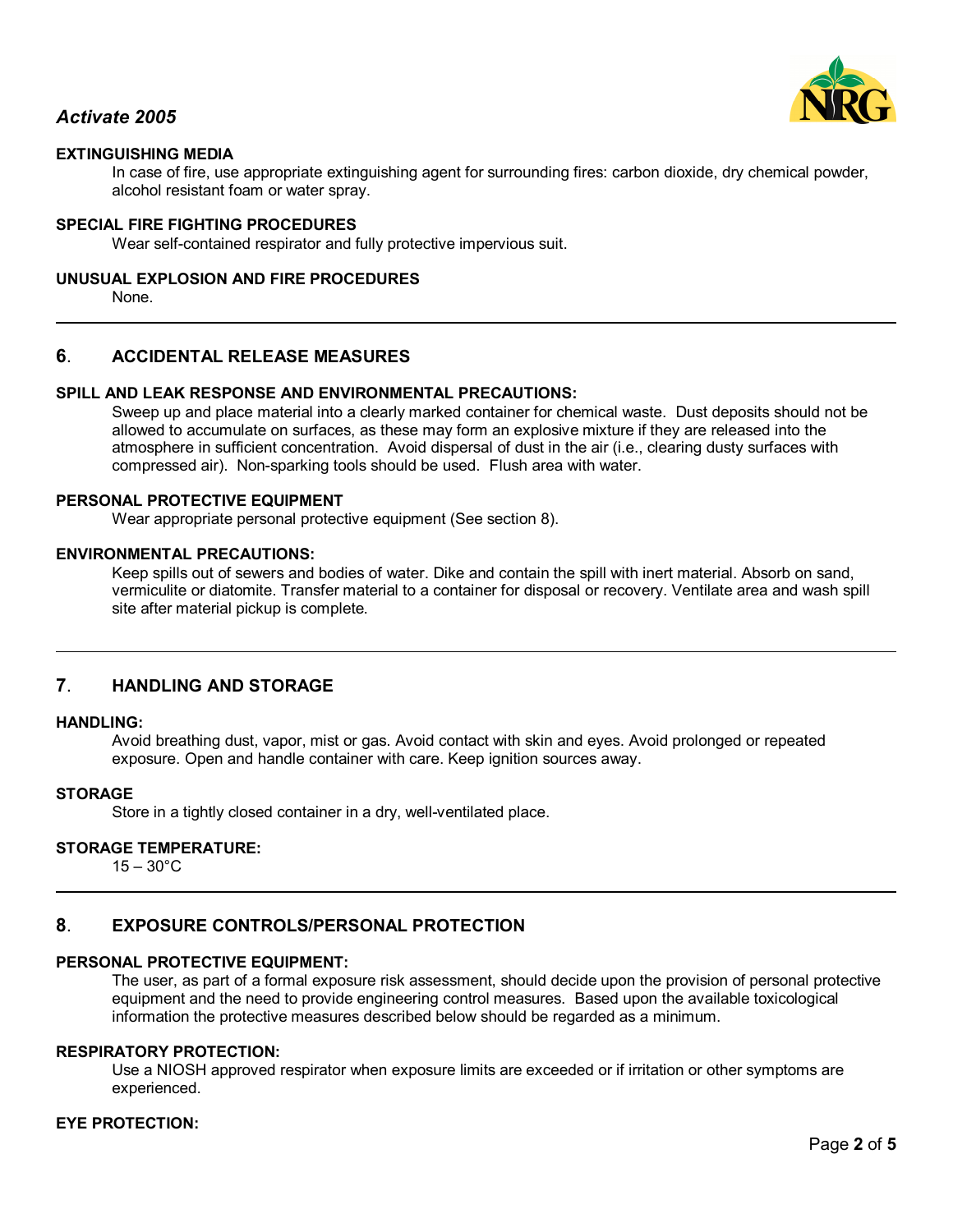

## *Activate 2005*

Wear goggles or safety glasses when using this product. Make sure that there is an eyewash facility in your vicinity.

## **SKIN PROTECTION:**

Wear impervious gloves and protective clothing.

### **WORK & HYGIENIC PRACTICES:**

Provide readily accessible eye wash stations & safety showers. Wash at end of each shift & before eating, smoking or using the toilet. Launder clothes that have become contaminated.

## **9**. **PHYSICAL AND CHEMICAL PROPERTIES**

| Appearance (physical state, color, etc.):     | Tan powder             |
|-----------------------------------------------|------------------------|
| Odor:                                         | <b>Bland Fragrance</b> |
| <b>Odor threshold:</b>                        | Not Available          |
| pH:                                           | Not Available          |
| Melting point/freezing point:                 | Not Available          |
| Initial boiling point and boiling range:      | Not Available          |
| Flash point:                                  | Not Available          |
| <b>Evaporation rate:</b>                      | Not Available          |
| Flammability (solid, gas):                    | Not Available          |
| Upper/lower flammability or explosive limits: | Not Available          |
| Vapor pressure:                               | Not Available          |
| Vapor density:                                | Not Available          |
| <b>Relative density:</b>                      | Not Available          |
| Solubility(ies):                              | Not Soluble            |
| Partition coefficient: n-octanol/water:       | Not Available          |
| <b>Autoignition temperature:</b>              | Not Available          |
| <b>Decomposition temperature:</b>             | Not Available          |
|                                               |                        |

## **10**. **STABILITY AND REACTIVITY**

#### **STABILITY**

Stable under normal temperatures and pressures.

#### **CONDITIONS TO AVOID**

Isolate from extreme heat, sparks, high temperatures and open flame.

#### **MATERIALS TO AVOID**

Strong oxidizing agents, acids and bases.

#### **HAZARDOUS DECOMPOSITION PRODUCTS**

None known

#### **HAZARDOUS POLYMERIZATION**

Will not occur.

### **11**. **TOXICOLOGICAL INFORMATION**

#### **ACUTE HAZARDS**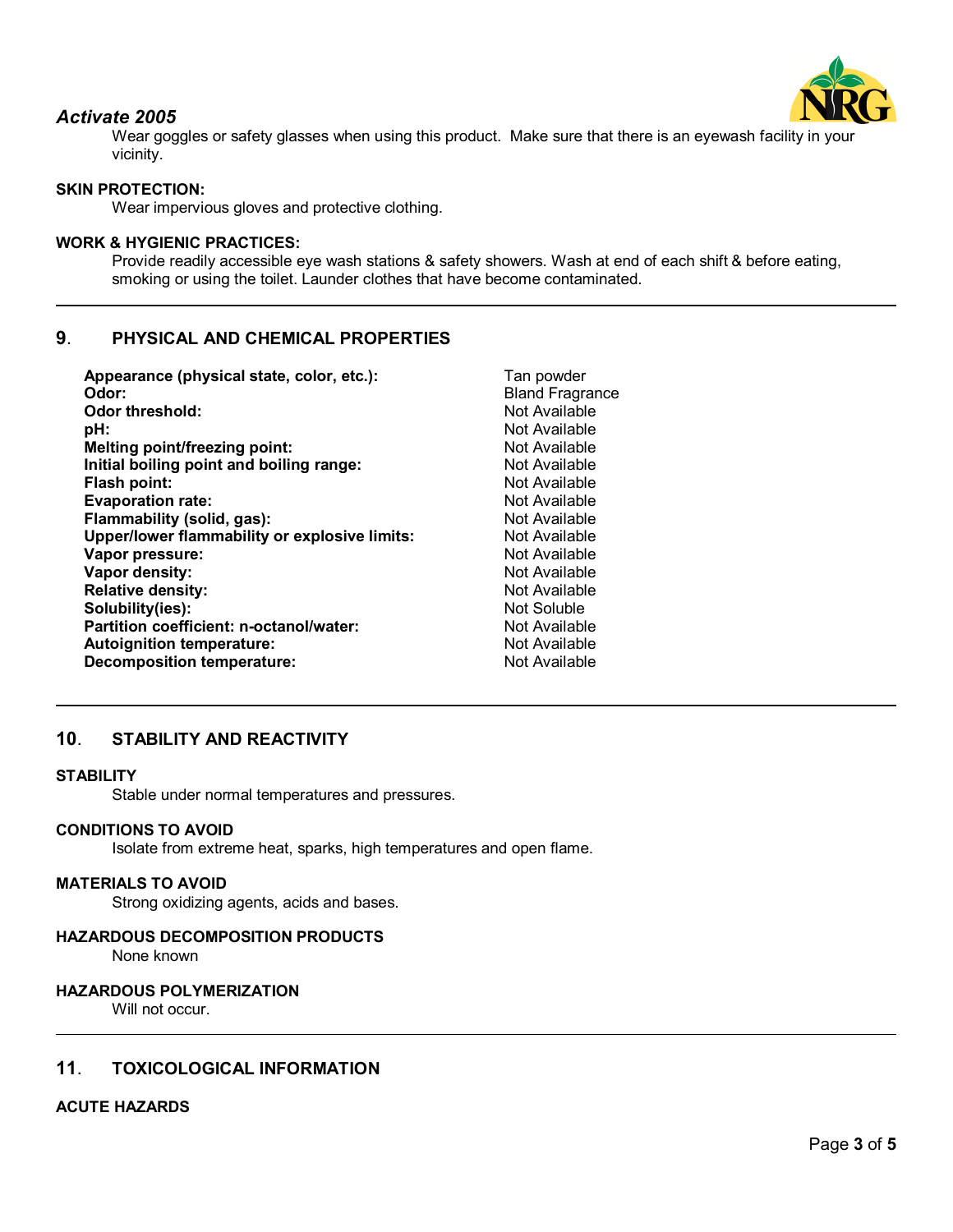

#### *Activate 2005* **EYE & SKIN CONTACT:**

Eye and Skin irritation.

### **INHALATION:**

May cause irritation.

### **SWALLOWING:**

May be harmful if swallowed.

### **SUBCHRONIC HAZARDS/CONDITIONS AGGRAVATED**

### **CONDITIONS AGGRAVATED:**

None Known.

## **CHRONIC HAZARDS**

**CANCER, REPRODUCTIVE & OTHER CHRONIC HAZARDS:** Not available.

### **MAMMALIAN TOXICITY INFORMATION**

Not available.

## **12**. **ECOLOGICAL INFORMATION**

Toxicity: The product is not classified as environmentally hazardous.

|                                | However, this does not exclude the possibility that large or<br>frequent spills can have a harmful or damaging effect on the<br>environment |
|--------------------------------|---------------------------------------------------------------------------------------------------------------------------------------------|
| Persistence and degradability: | The product is expected to be biodegradable                                                                                                 |
| Bioaccumulative potential:     | The product is not expected to bioaccumulate                                                                                                |
| Bioconcentration factor (BCF): | Not Available                                                                                                                               |
| Mobility in soil:              | Not Available                                                                                                                               |
| PBT and vPvB assessment:       | Not Available                                                                                                                               |
| Other adverse effects:         | Not Available                                                                                                                               |

## **13**. **DISPOSAL CONSIDERATIONS**

Contact a licensed professional waste disposal service. Dispose in a manner consistent with federal, state and local environmental regulations.

## **14**. **TRANSPORT INFORMATION**

DOT: Not Regulated IATA: Not Regulated IMDG: Not Regulated